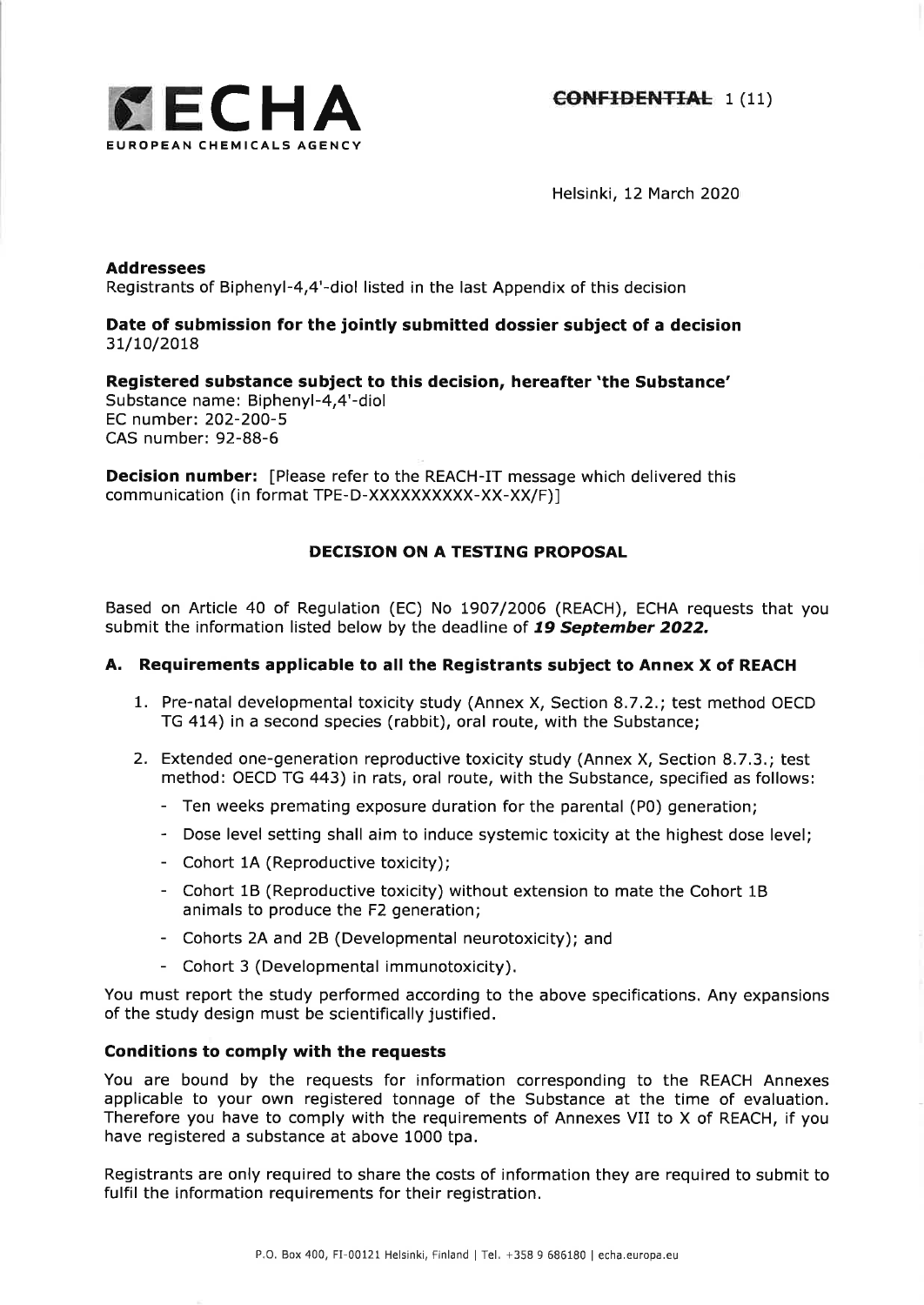

The Appendix entitled Observations and technical guidance addresses the generic approach for the selection and reporting of the test material used to perform the required studies and provides generic recommendations and references to ECHA guidance and other reference documents.

You must submit the information requested in this decision by the deadline indicated above in an updated registration dossier and also update the chemical safety report, where relevant, including any changes to classification and labelling, based on the newly generated information.

# Appeal

This decision can be appealed to the Board of Appeal of ECHA within three months of its notification. An appeal, together with the grounds thereof, has to be submitted to ECHA in writing. An appeal has suspensive effect and is subject to a fee. Further details are described under: http://echa.europa.eu/regulations/appeals.

Authorised<sup>1</sup> under the authority of Christel Schilliger-Musset, Director of Hazard Assessment

<sup>&</sup>lt;sup>1</sup> As this is an electronic document, it is not physically signed. This communication has been approved according to ECHA's internal decision-approval process.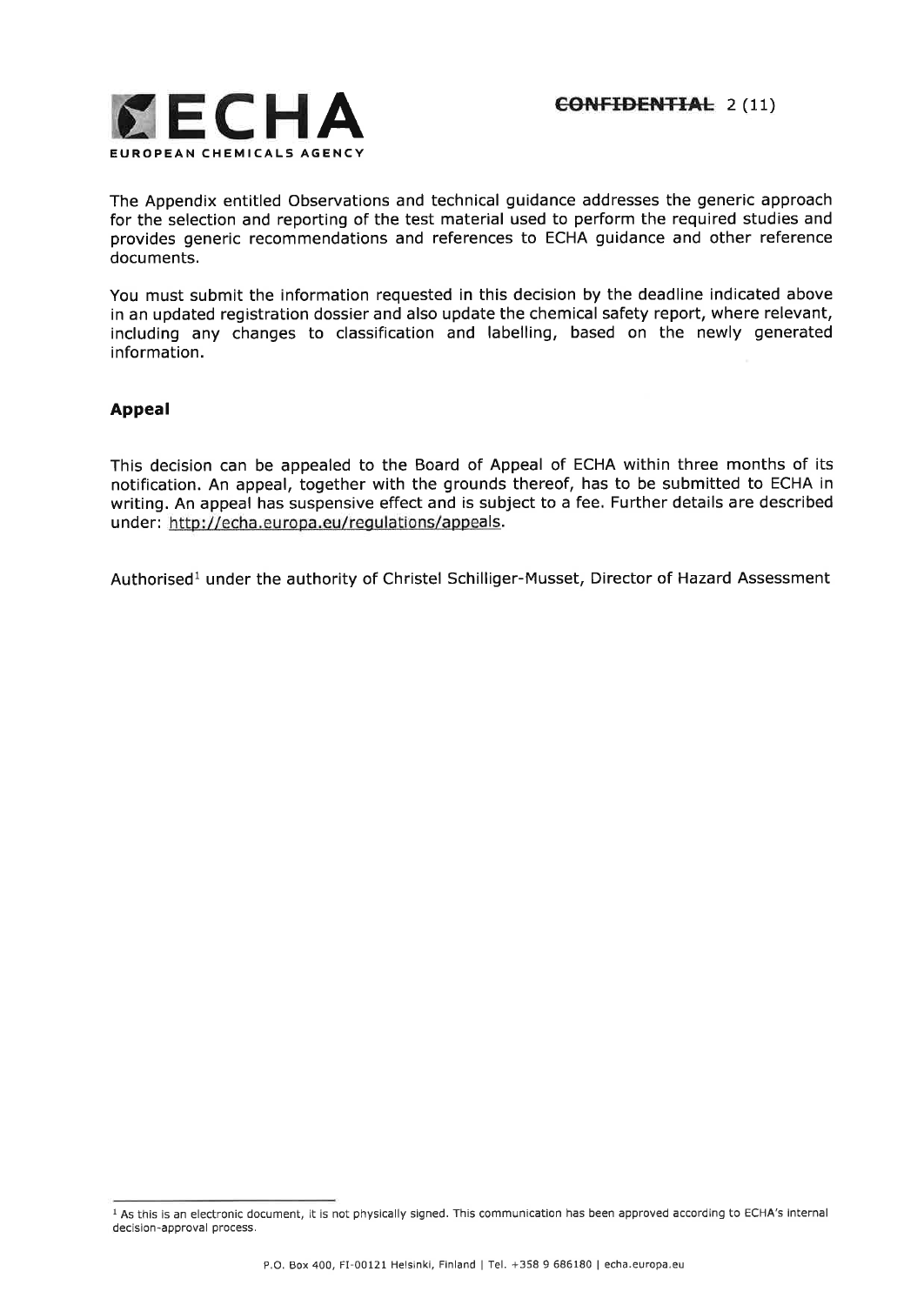

# Appendix A: Reasons for the requirement applicable to all the Registrants subject to Annex X of REACH

This decision is based on the examination of the testing proposals you submitted

# 1. Pre-natal developmental toxicity study (Annex X, Section a.7.2.) in a second species

## Examination of the testing proposal

Pre-natal developmental toxicity (PNDT) studies on two species is a standard information requirement under Annex X, Section 8.7.2 to REACH.

You have submitted a testing proposal for a PNDT study in a second species (rabbits) according to OECD TG 474 by the oral route with the Substance.

You provided your considerations concluding that there were no alternative methods which could be used to adapt the information requirement(s) for which testing is proposed. ECHA has taken these considerations into account.

ECHA considers that the proposed study fulfils the information requirement.

#### Species and route

The study in the first species was carried out with rats. The rat or the rabbit is the preferred species under the OECD TG  $414^2$ . The study should be performed with the rabbit as a second species.

You proposed administration by the oral route, ECHA agrees with your proposal. The oral route is the most appropriate route of administration to investigate reproductive toxicity<sup>5</sup>.

## Outcome

Under Article  $40(3)(a)$  of REACH, you are requested to carry out the proposed test with the Substance.

## 2. Extended one-generation reproductive toxicity study (Annex X, Section 8.7.3.)

## Examination of the testing proposal

The basic test design of an extended one-generation reproductive toxicity study (EOGRTS) is a standard information requirement under Annex X to REACH. Furthermore, column 2 of Section 8.7.3. defines when the study design needs to be expanded.

You have submitted a testing proposal for an EOGRTS according to OECD TG 443 by the oral route in rats. You have provided the following justification and specification of the study design according to the criteria described in Column 2 of Section 8.7.3, Annex X, and detailed in ECHA Guidance R.7a: "The study will be performed in rats according to OECD quideline 443 in compliance with GLP. The test substance Biphenyl-4,4'-diol will be administered by the oral route. The basic configuration of EOGRTS will be performed as based on the toxicological profile of the substance there are no concern-driven scientific triggers for the performance of the F2 generation (extension of Cohort 1B), developmental neurotoxicity (DNT; cohorts 24 and 28) and/or developmental immunotoxicity (DIT; cohort 3) cohorts.

<sup>2</sup>ECHA Guidance R.7a, Section R.7.6.2.3.2.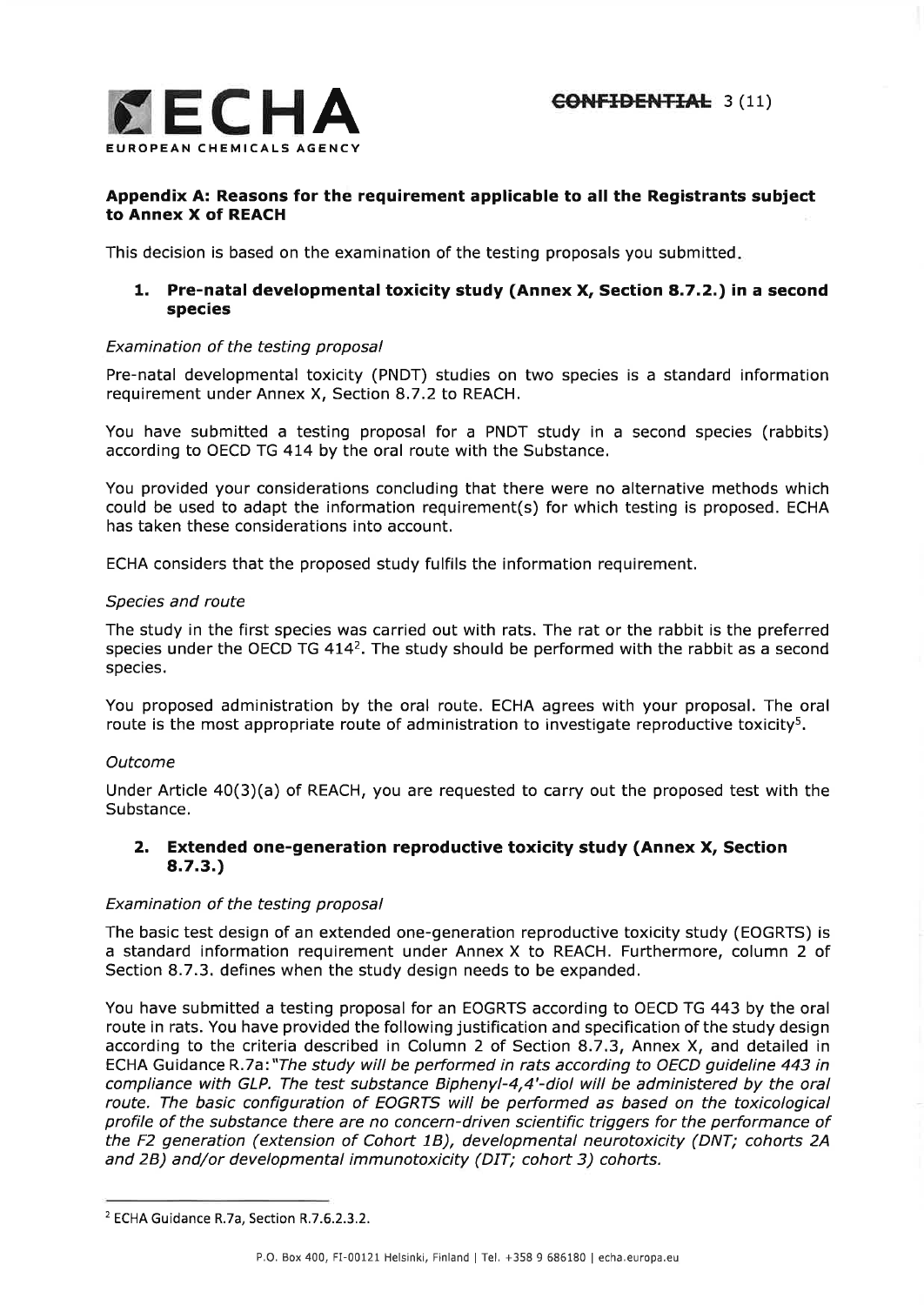

\* Extension of cohort 7B: no indications [...] that endocrine disruption is a relevant mode of action for the substance. [...].

 $*$  Inclusion of Cohorts 2A and 2B: not justified [...] as no neurotoxic potential of the test material [...].

 $*$  Inclusion of Cohort 3: not justified [...] as [...] (i) the substance has not caused biologically significant changes in haematology/clinical chemistry and/ or organ weight associated with immunotoxicity [...], (ii) the substance has not caused significant effects to immunology organs [...].'

You provided your considerations concluding that there were no alternative methods which could be used to adapt the information requirement(s) for which testing is proposed. ECHA has taken these considerations into account.

The proposed study design fulfils the information requirement, and the following refers to the specifications of this required study.

#### Premating exposure duration and dose-level setting

You did not specify the premating exposure duration. Ten weeks premating exposure duration is required because there is no substance specific information in the dossier supporting shorter premating exposure duration as advised in the ECHA Guidance R.7a

You stated that "doses will be selected based on the results of a range-finding study. The highest dose level will be selected with the aim to induce some toxicity, in order to allow a conclusion on whether potential effects on reproduction are considered to be secondary, non-specific con sequence of other toxic effects seen,"

In order to be compliant and not to be rejected due to too low dose levels, the highest dose level must aim to induce systemic toxicity, but not death or severe suffering of the animals, to allow comparison of reproductive toxicity and systemic toxicity. The dose level selection should be based upon the fertility effects with the other cohorts being tested at the same dose levels. A descending sequence of dose levels should be selected in order to demonstrate any dose-related effect and to establish NOAELS.

If there is no existing relevant data to be used for dose level setting, it is recommended that results from a range-finding study (or range finding studies) are reported with the main study.

You must provide a justification with your study report that demonstrate that the dose level selection meets the conditions described above.

#### Cohorts 1A and 18

Cohorts 1A and 1B belong to the basic study design and shall be included.

## Cohorts 2A and 28

The developmental neurotoxicity Cohorts 2A and 28 need to be conducted in case of <sup>a</sup> particular concern on (developmental) neurotoxicity.

You proposed not to include Cohorts 2A and 28 because you considered that the existing studies have not reported any neurotoxic potential of the Substance,

However, two Member States submitted proposals for amendments considering that the criteria to include Cohorts 2A and 2B are met.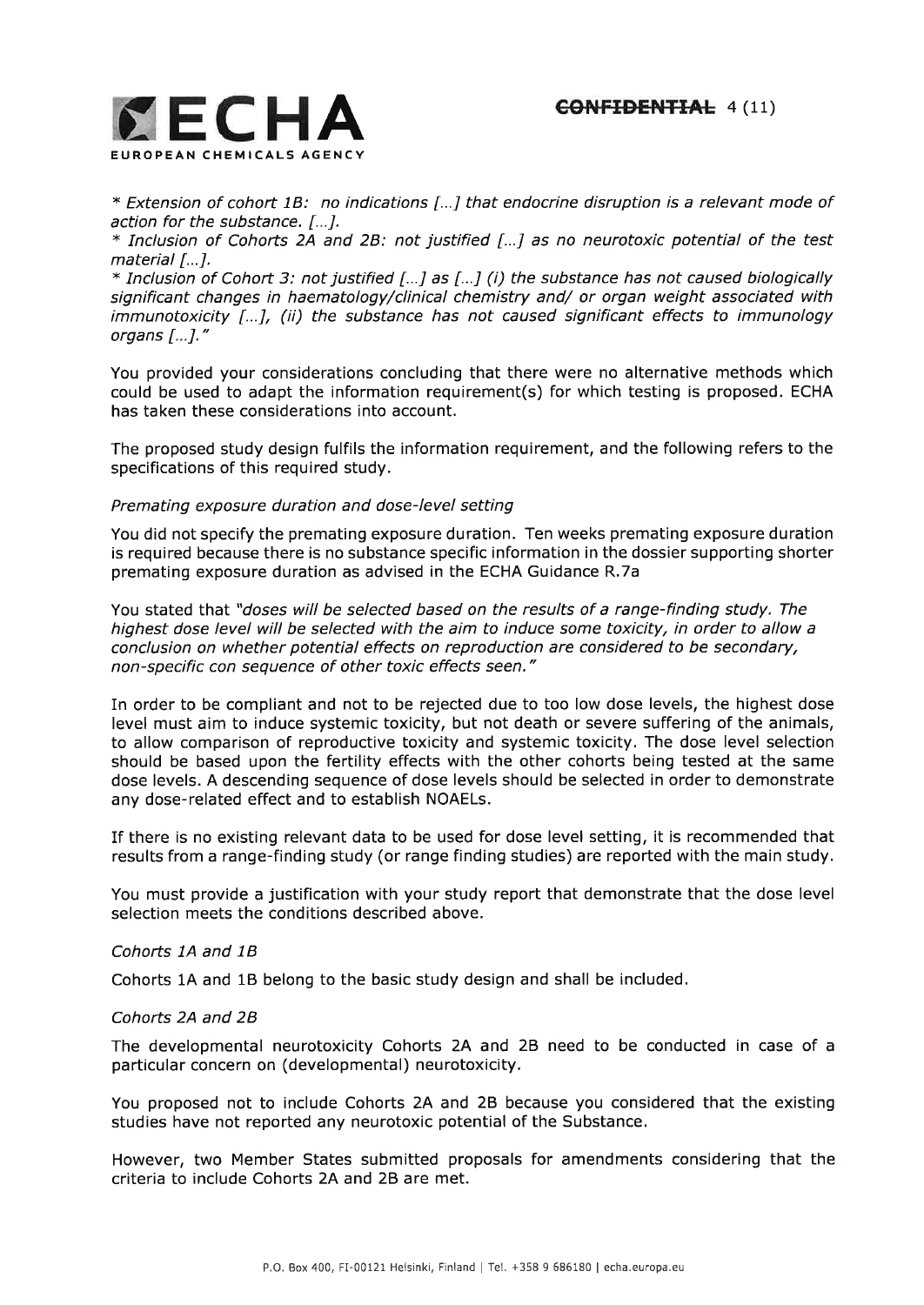

ECHA notes that the Substance weakened the mean grip strength (by 34%) in females at 500 mglkg bw/day in an OECD TG 408 study suggesting that there may be a concern for developmental neurotoxicity. This is supported by information from a structurally analogous substance bisphenol A (BPA; CAS No. 80-05-7). The Substance and BPA both contain two phenyl moieties with hydroxyl groups in para positions, and therefore there is structural analogy. The publicly available information on developmental neurotoxicity-related effects caused by BPA is extensive but inconsistent, complex and having some quality issues. However, one of the references in the review from Patisaul (2019)<sup>3</sup>, referred to in the proposal for amendment, describes a recent assessment which is based on a systematic review and meta-analysis on studies investigating hyperactivity in children prenatally exposed to BPA (Rochester et al., 2018)<sup>4</sup>. The results of this assessment show reliably a concern for developmental neurotoxicity, and it includes also the results from the GLP study according to OECD TG 426 with BPA (which does not individually show any concern for developmental neurotoxicity; Stump et al., 2010<sup>5</sup>). This systematic review and meta-analysis on hyperactivity in children prenatally exposed to BPA consists of 29 rodent and 3 human studies, and it shows evidence of a relationship between early life exposure to BPA and hyperactivity in male rodents and in both human sexes, The overall confidence in the body of evidence was reported to be high for the animal studies and moderate for the human studies, The final rating of presumed hazard to human health was reached.

The developmental neurotoxicity cohorts 2A and 28 must be conducted because there is <sup>a</sup> particular concern on (developmental) neurotoxicity.

#### Cohort 3

The developmental immunotoxicity Cohort 3 needs to be conducted in case of a particular concern on (developmental) immunotoxicity. You proposed not to include Cohort 3.

However, a Member State submitted a proposal for amendment considering that the criteria to include Cohort 3 are met, because of existing information on a structurally analogous substance bisphenol A (BPA; CAS No. 80-05-7), The Substance and BPA both contain two phenyl moieties with hydroxyl groups in para positions, and therefore there is structural analogy. BPA shows changes in various parameters of innate and adaptive immune system in several experimental studies:

- polarisation of Th cells (Th1 vs Th2) e.g. changes via cytokine production (Youn et al. 2002<sup>6</sup>, Yoshino *et al.* 2003<sup>7</sup> and 2004<sup>8</sup>), a
- reduction in number of regulatory T-cells (Tregs) (Ohshima et al. 2007<sup>9</sup> and Yan et al.  $2008^{10}$ ), a

<sup>&</sup>lt;sup>3</sup> Patisaul, H. B. (2019). Achieving CLARITY on bisphenol A, brain and behaviour. Journal of neuroendocrinology, e12730.

<sup>&</sup>lt;sup>4</sup> Rochester et al (2018): Prenatal exposure to bisphenol A and hyperactivity in children: a systematic review and meta-analysis. Environ Int. 114:343-356.

<sup>&</sup>lt;sup>5</sup> Stump et al (2010): Developmental neurotoxicity study of dietary bisphenol A in Sprague-Dawley rats. Toxicological sciences 115(1):167-182.

<sup>&</sup>lt;sup>6</sup> Youn et al (2002): Evaluation of the immune response following exposure of mice to bisphenol A: induction of Th1 cytokine and prolactin by BPA exposure in the mouse spleen cells. Archives of Pharmacal Research (25) 946-953.

<sup>7</sup>Yoshino et al (2003): Effects of bisphenol A on antigen-specific antibody production, proliferative responses of lymphoid cells, and TH1 and TH2 immune responses in mice. British Journal of Pharmacology (138)1271-1276. 8Yoshino et al (2004): Prenatal exposure to bisphenol A up-regulates immune responses, including T helper 1 and T helper 2

responses, in mice. Immunology (112) 489-495. <sup>9</sup> Ohshima et al (2007): Transmaternal exposure to bisphenol a modulates the development of oral tolerance. Pediatric Research

<sup>(62)60-64.</sup>  $^{10}$  Yan et al (2008): Exposure to Bisphenol A prenatally or in adulthood promotes T(H)2 cytokine production associated with reduction of CD4CD25 regulatory T cells. Environmental Health Perspectives (116)514-519.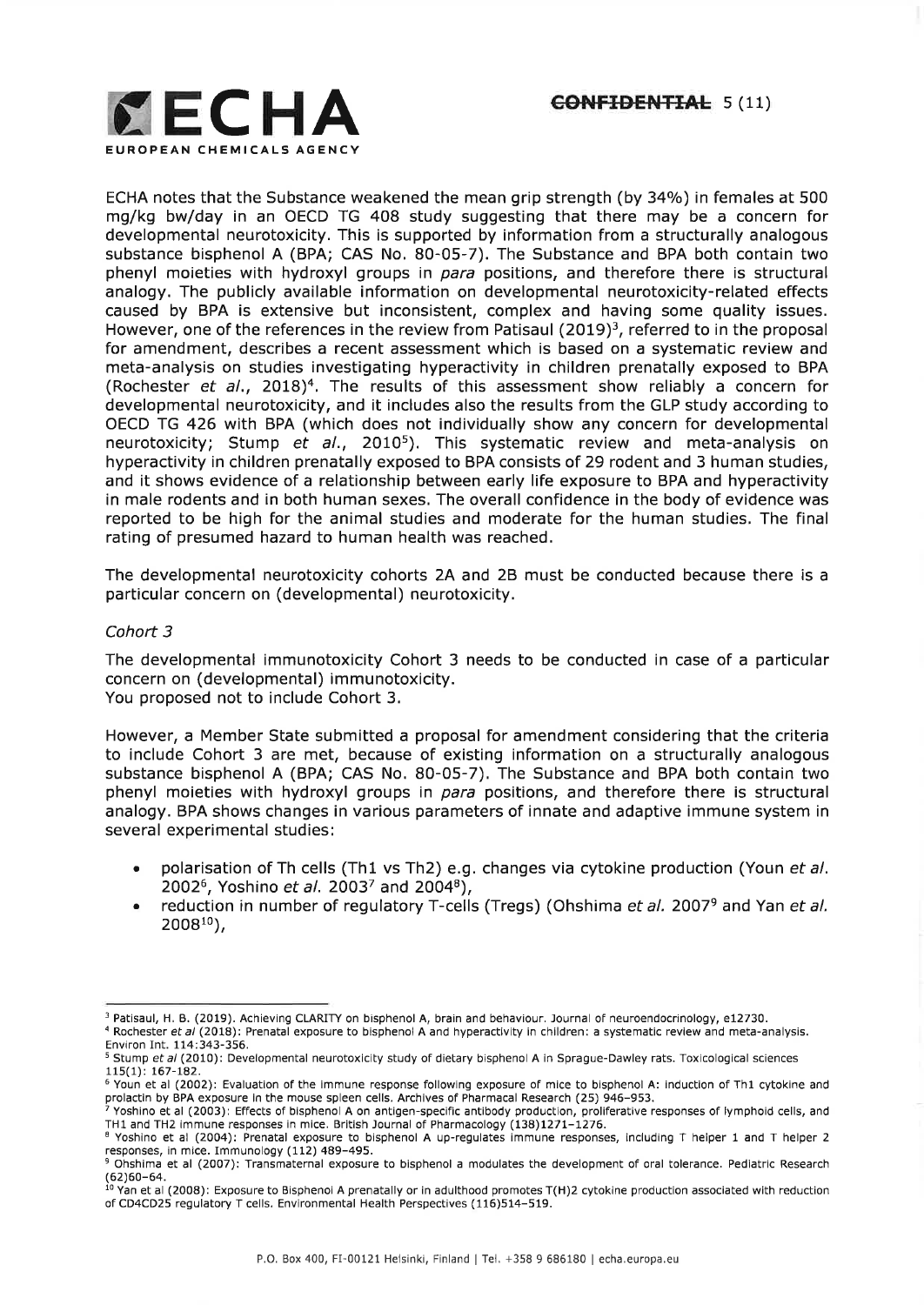

- changes in macrophage function (Byun et al. 2005<sup>11</sup> and Li et al. 2018<sup>12</sup>)
- changes in immunoglobulin and autoantibody production (Goto  $et$  al. 2007<sup>13</sup> and Yoshino et al. 2OO4),
- changes in dendritic cell differentiation and function (Guo et al 2010<sup>14</sup>)
- changes in lymphoproliferative responses (Goto et al. 2007 and Li et al. 2018).
- impaired cellular response to food allergens, and increased susceptibility to intestinal parasitic infection in juveniles after perinatal exposure (Menard et al. 2014a<sup>15</sup> and  $2014b^{16}$ ). a

The European Food Safety Authority (EFSA) has reviewed BPA also in regard to its immunotoxic potential in years  $2010^{17}$ ,  $2015^{18}$  and  $2016^{19}$ . EFSA concluded that based on the uncertainty of the reviewed data, it does not contribute to the derivation of tolerable daily intake value. However, the available information on BPA shows that the *in vivo* exposure to BPA changes the immune responses which have been associated to immune-mediated disorders and diseases. Therefore, ECHA considers that the studies above show a concern for developmental immunotoxicity for the analogous substance BPA, and that inclusion of Cohort 3 is justified for the Substance.

The developmental immunotoxicity Cohort 3 must be conducted because there is a particular concern on (developmental) immunotoxicity,

The literature cited above is based on the proposal for amendment, i.e. the publications were either included as an article, or cited in reviews of Hessel et al. 2016<sup>20</sup> or Rogers et al. 2013<sup>21</sup> referred to in the PfA.

## Species and route selection

You proposed testing by oral route in rats. ECHA agrees with your proposal

#### **Outcome**

Under Article 40(3)(b) of REACH, you are requested to carry out the proposed test under modified conditions, as explained above, with the Substance.

#### Further expansion of the study design

The conditions to include the extension of Cohort 1B are currently not met. However, you may expand the study by including the extension of Cohort 1B if relevant information becomes available from other studies or during conduct of this study. Inclusion is justified if the

<sup>&</sup>lt;sup>11</sup> Byun et al (2005): Bisphenol A-induced downregulation of murine macrophage activities in vitro and ex vivo. Environmental Toxicology and Pharmacology (19) 19-24.

 $12$  Li et al (2018): CLARITY-BPA: Effects of chronic bisphenol A exposure on the immune system: Part 2-Characterization of lymphoproliferative and immune effector responses by splenic leukocytes. Toxicology, (396)54-67.

 $^{13}$  Goto et al (2007): Orally administered bisphenol A disturbed antigen specific immunoresponses in the naive condition. Bioscience Biotechnology, and Biochemistry (71)2136-2143.

<sup>&</sup>lt;sup>14</sup> Guo et al (2010): Bisphenol A in combination with TNF-alpha selectively induces Th2 cell-promoting dendritic cells in vitro with an estrogen-like activity. Cellular and Molecular Immunology (7)227-234.

<sup>1</sup>s Menard et al (2014a): Food intolerance at adulthood after perinatal exposure to the endocrine disruptor bisphenol A. FASEB Journal (28)4893-4900.

<sup>16</sup> Menard et al (2014b): Perinatal exposure to low dose bisphenol A impaired systemic cellular immune response and predisposes young rats to intestinal parasitic infection. PLOS One Nov 21;9(11):e112752.

 $^{17}$  EFSA (2010): Scientific Opinion on Bisphenol A: evaluation of a study investigating its neurodevelopmental toxicity, review of recent scientific literature on its toxicity and advice on the Danish risk assessment of Bisphenol A

<sup>&</sup>lt;sup>18</sup> EFSA (2015): Scientific Opinion on the risks to public health related to the presence of bisphenol A (BPA) in foodstuffs

<sup>&</sup>lt;sup>19</sup> EFSA (2016): A statement on the developmental immunotoxicity of bisphenol A (BPA): answer to the question from the Dutch Ministry of Health, Welfare and Sport

 $^{20}$  Hessel, E. V., Ezendam, J., Van Broekhuizen, F. A., Hakkert, B., DeWitt, J., Granum, B.,  $\dots$  & Piersma, A. H. (2016). Assessment of recent developmental immunotoxicity studies with bisphenol A in the context of the 2015 EFSA t-TDL Reproductive Toxicology, 65,448-456.

<sup>21</sup> Rogers J.A., Metz L., Yong V.W. Review: Endocrine disrupting chemicals and immune responses: a focus on bisphenol-A and its potential mechanisms. Mol Immunol. 2013 Apr;53(4):421-30.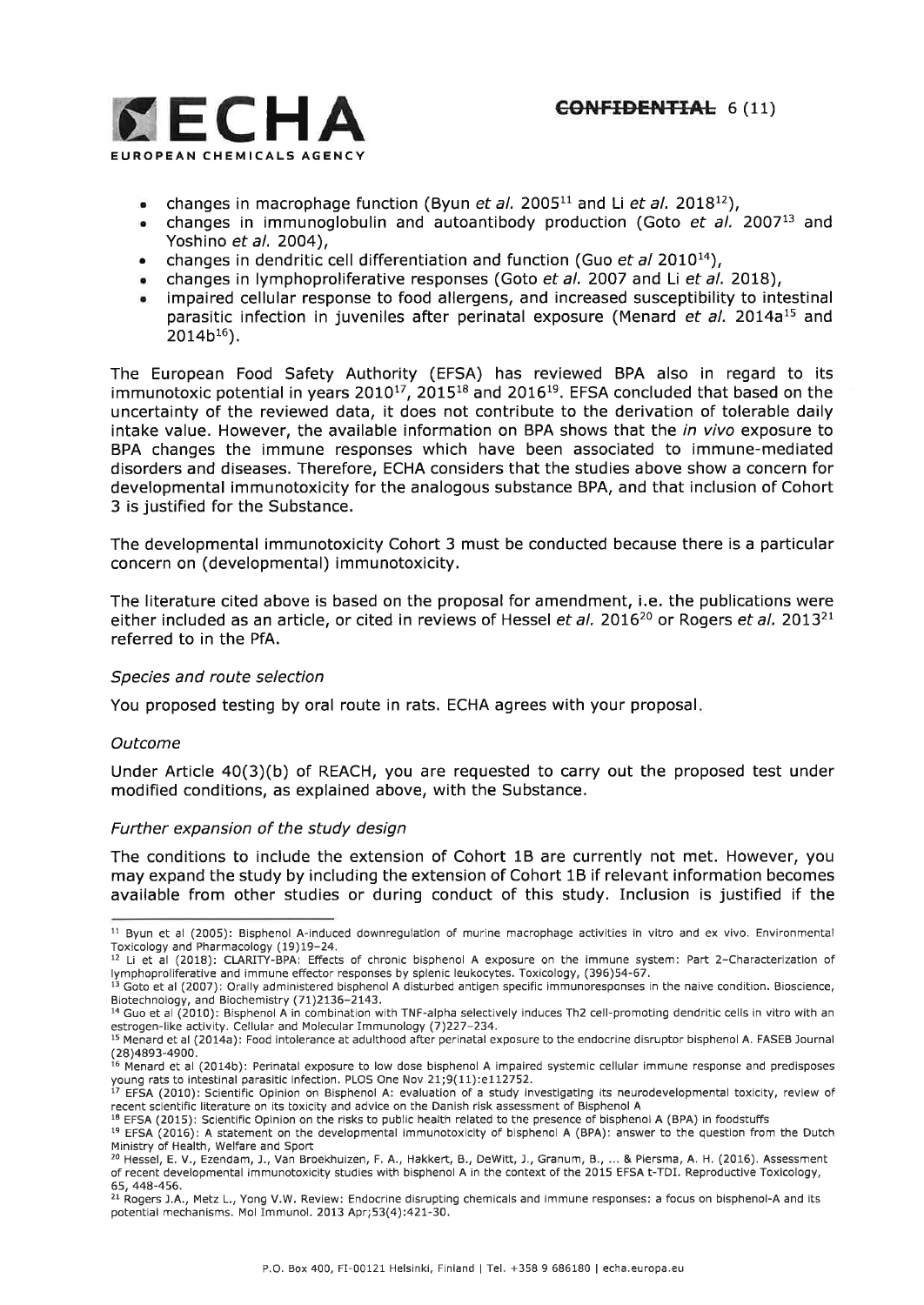

available information meets the criteria and conditions which are described in Column 2, Section 8.7.3., Annex X. You may also expand the study due to other scientific reasons in order to avoid a conduct of a new study. The study design, including any added expansions, must be fully justified and documented. Further detailed guidance on study design and triggers is provided in ECHA Guidance<sup>22</sup>.

<sup>22</sup>ECHA Guidance R.7a, Section R.7.6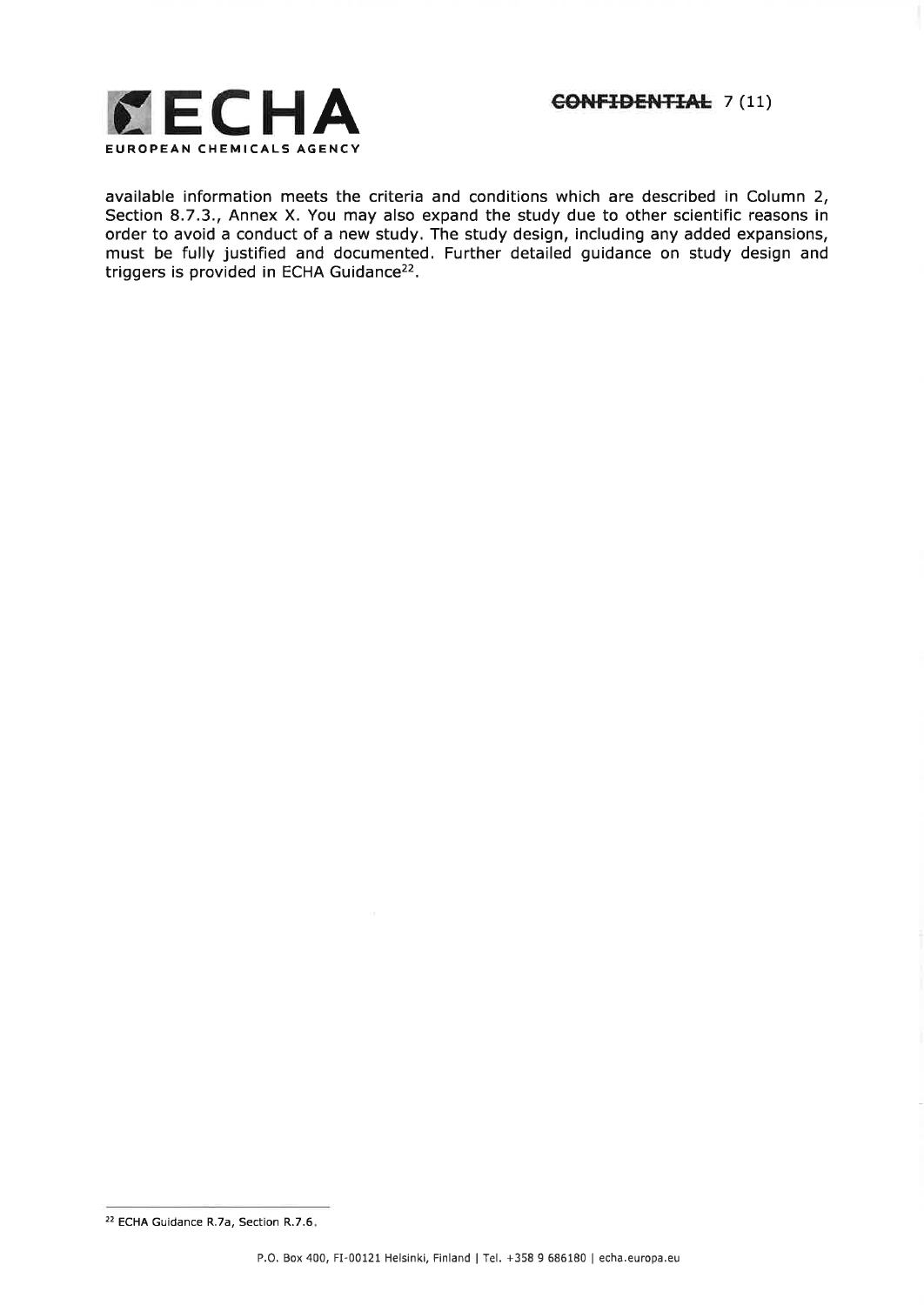

# Appendix B: Procedural history

ECHA started the testing proposal evaluation in accordance with Article 40(1) on 31 October 2018,

ECHA held a third party consultation for the testing proposals from 26 April 2019 until 10 June 2OI9. ECHA did not receive information from third parties.

For the purpose of the decision-making, this decision does not take into account any updates of registration dossiers after the date on which you were notified the draft decision according to Article 50(1) of REACH.

The decision making followed the procedure of Articles 50 and 51 of REACH, as described below:

ECHA notified you of the draft decision and invited you to provide comments within 30 days of the notification.

ECHA did not receive any comments within the 30-day notification period.

ECHA notified the draft decision to the competent authorities of the Member States for proposals for amendment.

ECHA received proposal(s) for amendment and modified the draft decision.

ECHA invited you to comment on the proposed amendment(s) and referred the modified draft decision to the Member State Committee.

Your comments on the proposed amendment(s) were taken into account by the Member State Committee.

The Member State Committee reached a unanimous agreement on the draft decision in its MSC-68 written procedure and ECHA took the decision according to Article 51(6) of the REACH Regulation.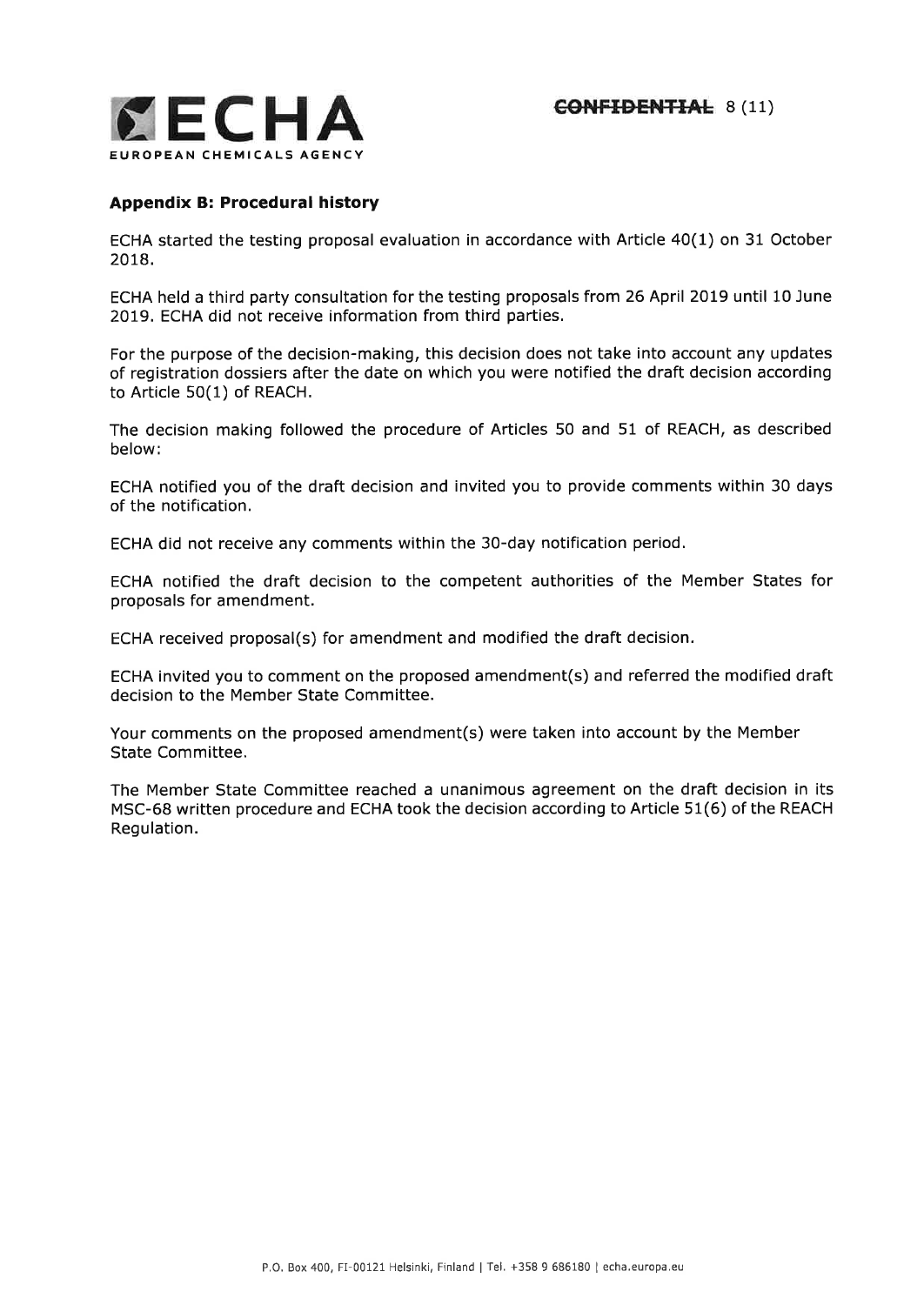

# Appendix C: Observations and technical guidance

- This testing proposal examination decision does not prevent ECHA from initiating compliance checks at a later stage on the registrations present.  $1.$
- Failure to comply with the requests in this decision, or to otherwise fulfil the information requirements with a valid and documented adaptation, will result in a notification to the enforcement authorities of your Member State(s),  $2.$
- Test guidelines, GLP requirements and reporting  $3.$

Under Article 13(3) of REACH, all new data generated as a result of this decision needs to be conducted according to the test methods laid down in a European Commission Regulation or according to international test methods recognised by the Commission or ECHA as being appropriate.

Under Article 13(4) of REACH, ecotoxicological and toxicological tests and analyses must be carried out according to the GLP principles (Directive 2OO4/10/EC) or other international standards recognised by the Commission or ECHA.

Under Article 10 (a) (vi) and (vii) of REACH, all new data generated as a result of this decision must be reported as study summaries, or as robust study summaries, if required under Annex I of REACH. See ECHA Practical Guide: 'How to report robust study summaries'23,

#### Test material  $4.$

## Selection of the test material(s)

The registrants of the Substance are responsible for agreeing on the composition of the test material to be selected for carrying out the tests required by the present decision. The test material selected must be relevant for all the registrants of the Substance, i,e. it takes into account the variation in compositions reported by all members of the joint submission. The composition of the test material(s) must fall within the boundary composition(s) of the Substance.

While selecting the test material you must take into account the impact of each constituent/impurity is known to have or could have on the test results for the endpoint to be assessed. For example, if a constituent/impurity of the Substance is known to have an impact on (eco)toxicity, the selected test material must contain that constituent/impurity.

## Technical reporting of the test material

The composition of the selected test material must be reported in the respective endpoint study record, under the Test material section. The composition must include all constituents of the test material and their concentration values. Without such detailed reporting, ECHA may not be able to confirm that the test material is relevant for the Substance and to all the registrants of the Substance.

Technical instructions are available in the manual "How to prepare registration and PPORD dossiers"2a.

<sup>23</sup> https://echa.europa.eu/practical-guides

<sup>2</sup>a httos ://echa.europa.eu/manuals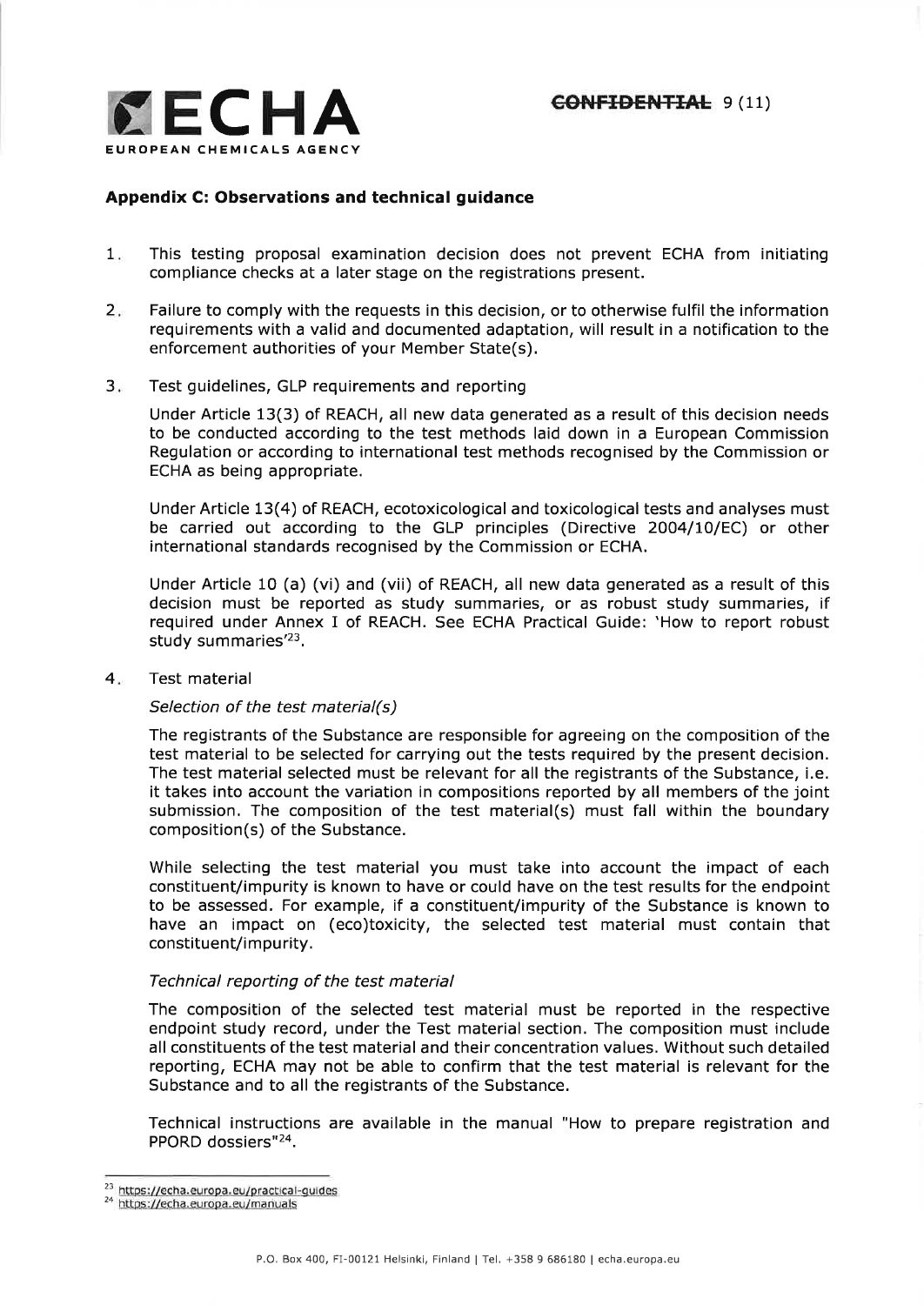



List of references of the ECHA Guidance and other guidance/ reference documents<sup>25</sup> 5

QSARs, read-across and groupinq

Guidance on information requirements and chemical safety assessment, Chapter R.6 (version 1.0, May 2008), referred to as ECHA Guidance R.6 in this decision.

ECHA Read-across assessment framework (RAAF, March 2017)<sup>26</sup>

#### Toxicoloqv

Guidance on information requirements and chemical safety assessment, Chapter R.7a (version 6.0, July 2017), referred to as ECHA Guidance R.7a in this decision.

Guidance on information requirements and chemical safety assessment, Chapter R.7c (version 3.0, June 2017), referred to as ECHA Guidance R.7c in this decision.

#### Environmental toxicolooy and fate

Guidance on information requirements and chemical safety assessment, Chapter R.7a (version 6,0, July 2077), referred to as ECHA Guidance R.7a in this decision.

Guidance on information requirements and chemical safety assessment, Chapter R.7b (version 4.0, June 2017), referred to as ECHA Guidance R.7b in this decision.

Guidance on information requirements and chemical safety assessment, Chapter R.7c (version 3.0, June 2017), referred to as ECHA Guidance R.7c in this decision.

PBT assessment

Guidance on information requirements and chemical safety assessment, Chapter R.11 (version 3.0, June 2017), referred to as ECHA Guidance R.11 in this decision.

Guidance on information requirements and chemical safety assessment, Chapter R.16 (version 3.0, February 2O16), referred to as ECHA Guidance R.16 in this decision.

OECD Guidance documents

Guidance Document on aqueous-phase aquatic toxicity testing of difficult test chemicals - No 23, referred to as OECD GD 23.

Guidance Document on Standardised Test Guidelines for Evaluating Chemicals for Endocrine Disruption - No 150, referred to as OECD GD 150,

<sup>&</sup>lt;sup>25</sup> https://echa.europa.eu/guidance-documents/guidance-on-information-requirements-and-chemical-safety-assessment

<sup>26</sup> https://echa.europa.eu/support/registration/how-to-avoid-unnecessary-testing-on-animals/grouping-of-substances-and-readacross